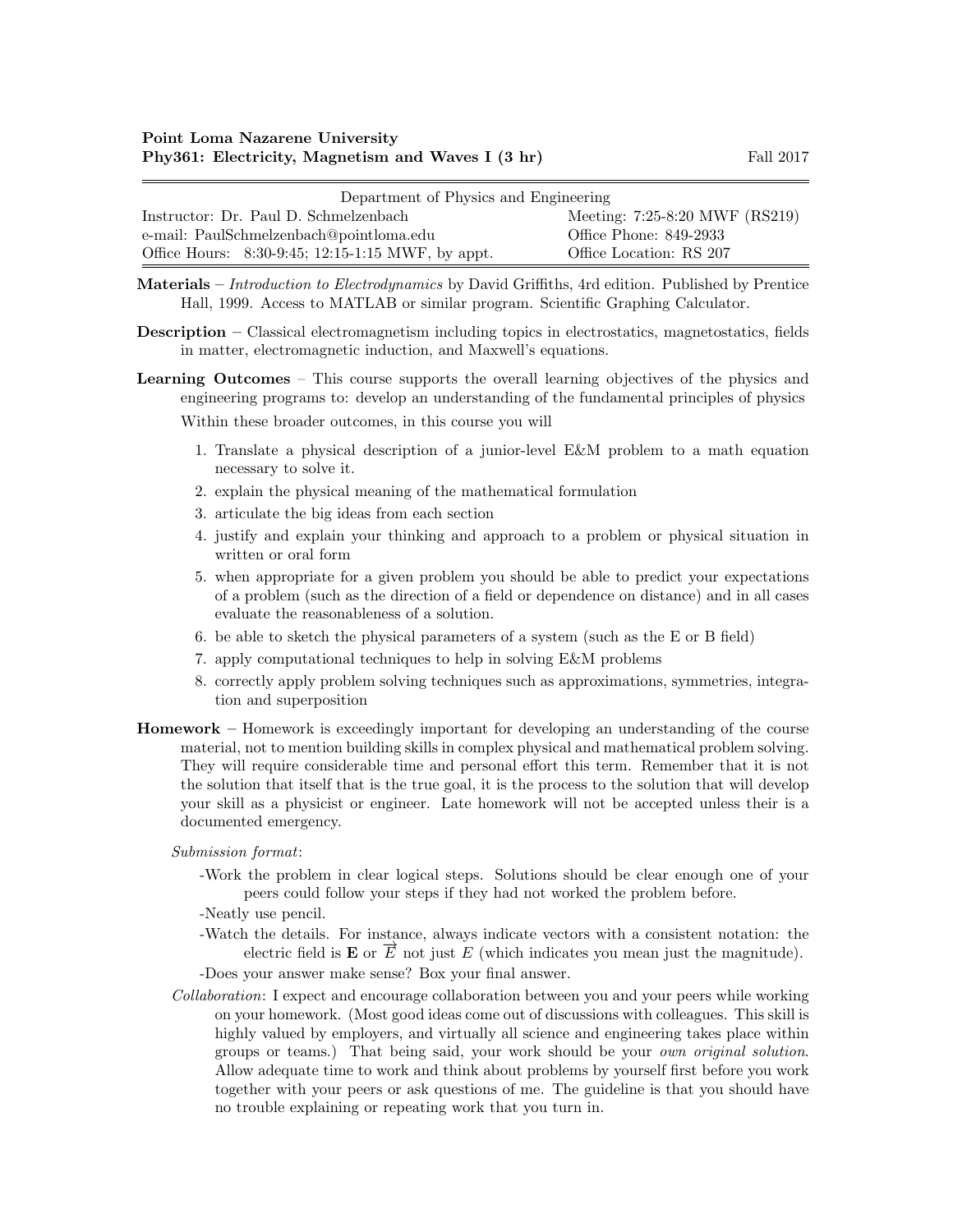- Preclass questions Each class day there will be three Preclass questions to answer electronically. These will be due by 9 pm the evening before class. Your responses to Preclass questions are graded on the following scale: 2=demonstrates reading/thinking; 1=room for improvement, 0=unsatisfactory. Late responses will not receive credit.
- Exams Two examinations will be given during the semester on October 9 and November 20. The written portion of the final examination is scheduled for Monday, December 16 at 7:30 am. Exams cannot be made up, unless under extreme circumstances discussed and arrangements made with the professor before the exam.
- Quizzes Through the semester there will be several quizzes that will be announced at a minimum of the previous class period. Quizzes cannot be made up, unless under circumstances discussed and arrangements made with the professor before the quiz. The lowest two quiz scores will not be included in the quiz portion of the grade.

| <b>Final Grades</b> $-$ The grade you earn in this course is based on the scale |  |
|---------------------------------------------------------------------------------|--|
| shown to the right. The points you receive during the course are                |  |
| weighted accordingly:                                                           |  |
|                                                                                 |  |

| $-$ Homework: $20\%$ |
|----------------------|
| $-$ Preclass: 5\%    |
| $-$ Tests (2): 30\%  |
| $-$ Quizzes: $20\%$  |

– Final Exam: 25%

A |  $100 - 91.0$ A- 91.0 - 89.5  $B+$  89.5 - 87.5  $\text{B}$  | 87.5 - 81.0  $B-$  81.0 - 79.5  $C+$  79.5 - 77.5  $\begin{array}{c|c}\n\text{C} & 77.5 & -71.0 \\
\text{C} & 71.0 & -69.5\n\end{array}$  $71.0 - 69.5$  $D+$  69.5 - 67.5 D  $\big| 67.0 - 61.0 \big|$ D-  $61.0 - 57.0$ 

University Mission: Point Loma Nazarene University exists to provide higher education in a vital Christian community where minds are engaged and challenged, character is modeled and formed, and service is an expression of faith. Being of Wesleyan heritage, we strive to be a learning community where grace is foundational, truth is pursued, and holiness is a way of life.

Department Mission: Within this broader mission, the Physics and Engineering Department at PLNU provides strong programs of study in the fields of Physics and Engineering. Our students are well prepared for graduate studies and careers in scientific and engineering fields. We emphasize a collaborative learning environment which allows students to thrive academically, build personal confidence, and develop interpersonal skills. We provide a Christian environment for students to learn values and judgment, and pursue integration of modern scientific knowledge and Christian faith.

- Attendance– Attendance is expected at each class session. In the event of an absence you are responsible for the material covered in class and the assignments given that day. Regular and punctual attendance at all classes is considered essential to optimum academic achievement. If the student is absent from more than 10 percent of class meetings, the faculty member can file a written report which may result in de-enrollment. If the absences exceed 20 percent, the student may be de-enrolled without notice until the university drop date or, after that date, receive the appropriate grade for their work and participation. See [http://catalog.pointloma.edu/content.php?catoid=24&navoid=1581#Class Attendance](http://catalog.pointloma.edu/content.php?catoid=24&navoid=1581) in the Undergraduate Academic Catalog.
- Academic Honesty Students should demonstrate academic honesty by doing original work and by giving appropriate credit to the ideas of others. Academic dishonesty is the act of presenting information, ideas, and/or concepts as one's own when in reality they are the results of another person's creativity and effort. A faculty member who believes a situation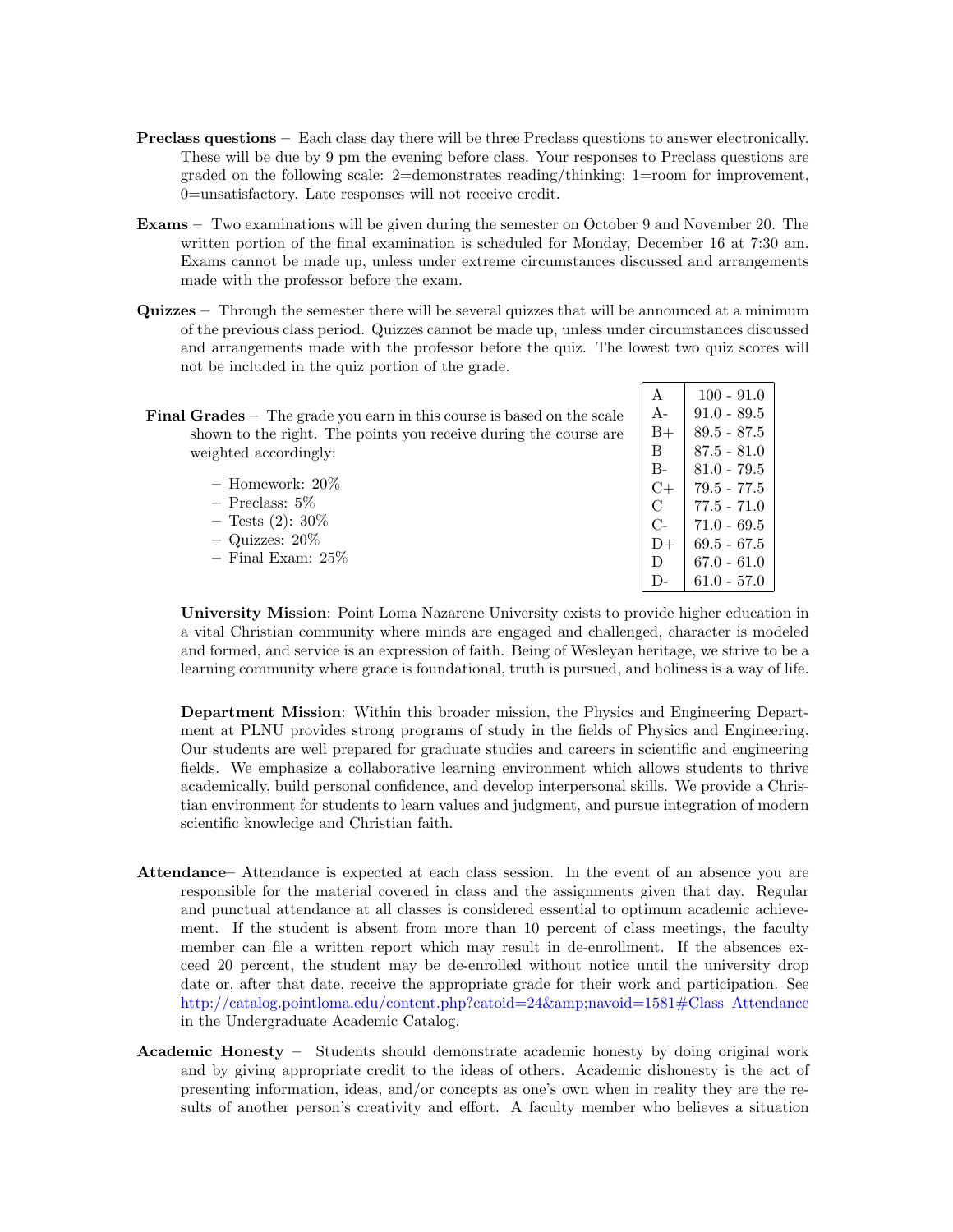involving academic dishonesty has been detected may assign a failing grade for that assignment or examination, or, depending on the seriousness of the offense, for the course. Faculty should follow and students may appeal using the procedure in the university Catalog. See [http://catalog.pointloma.edu/content.php?catoid=24&navoid=1581#Academic Honesty](http://catalog.pointloma.edu/content.php?catoid=24&navoid=1581) for definitions of kinds of academic dishonesty and for further policy information.

- Academic Accommodations –If you have a diagnosed disability, please contact PLNU's Disability Resource Center (DRC) within the first two weeks of class to demonstrate need and to register for accommodation by phone at 619-849-2486 or by e-mail at DRC@pointloma.edu. See Disability Resource Center for additional information. For more details see the PLNU catalog: http://catalog.pointloma.edu/content.php?catoid=24&amp:navoid=1581#Academic Accom[modations.](http://catalog.pointloma.edu/content.php?catoid=24&navoid=1581) Students with learning disabilities who may need accommodations should discuss options with the instructor during the first two weeks of class.
- **Class Enrollment** It is the student's responsibility to maintain his/her class schedule. Should the need arise to drop this course (personal emergencies, poor performance, etc.), the student has the responsibility to follow through (provided the drop date meets the stated calendar deadline established by the university), not the instructor. Simply ceasing to attend this course or failing to follow through to arrange for a change of registration (drop/add) may easily result in a grade of F on the official transcript.
- **Credit Hour** In the interest of providing sufficient time to accomplish the stated course learning outcomes, this class meets the PLNU credit hour policy for a 3 unit class delivered over 16 weeks. Specific details about how the class meets the credit hour requirements can be provided upon request.
- Final Exam The final exam date and time is set by the university at the beginning of the semester and may not be changed by the instructor. This schedule can be found on the university website and in th course calendar. No requests for early examinations will be approved. Only in the case that a student is required to take three exams during the same day of finals week, is an instructor authorized to consider changing the exam date and time for that particular student.
- Copyright Protected Materials Point Loma Nazarene University, as a non-profit educational institution, is entitled by law to use materials protected by the US Copyright Act for classroom education. Any use of those materials outside the class may violate the law.